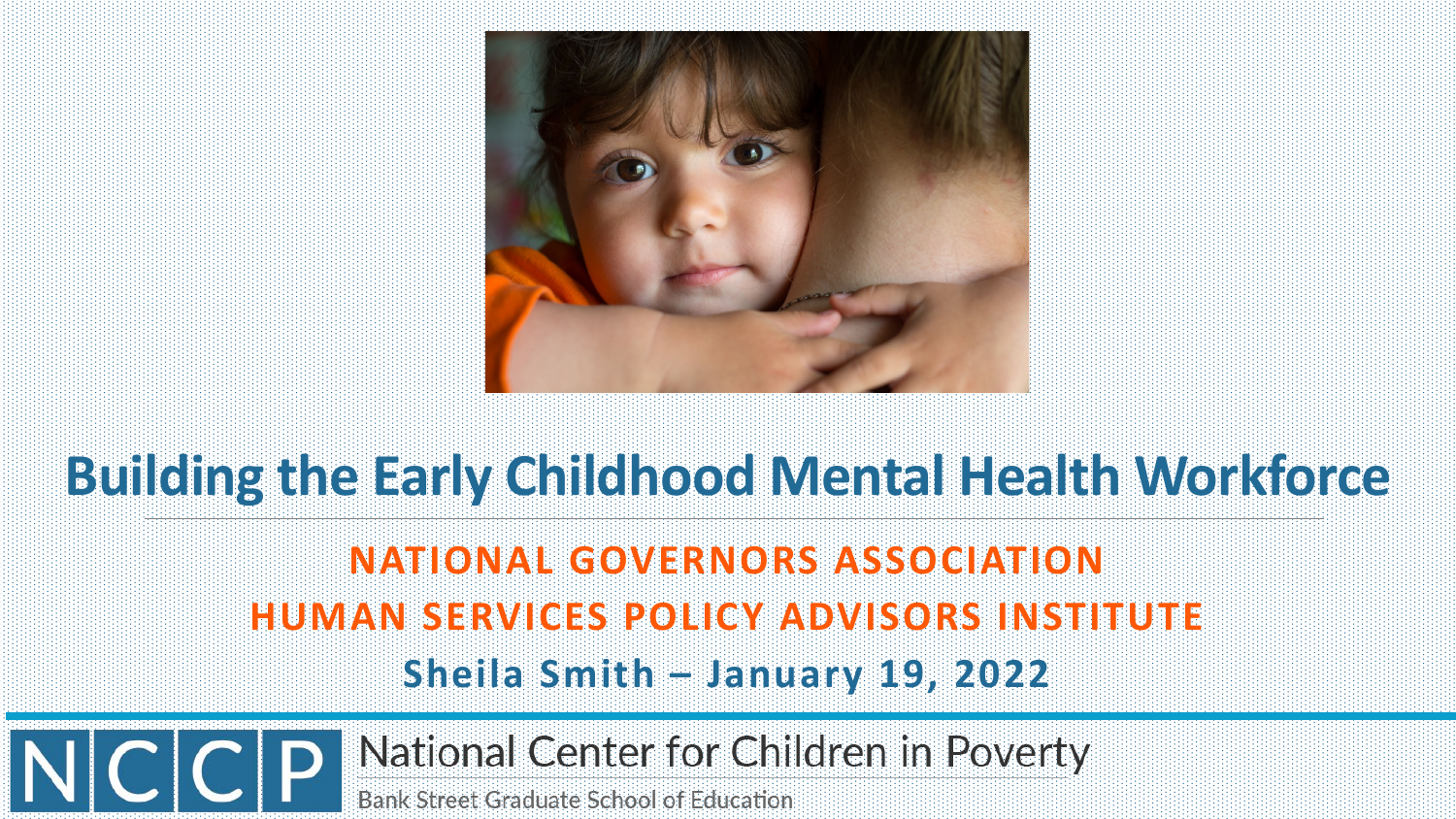### **Unique Competencies of ECMH Providers**

#### **ECMH clinicians need specialized knowledge:**

- Understand early development and how different experiences promote wellness or harm (e.g., how a toddler might respond to trauma?)
- $\checkmark$  Recognize healthy and impaired parent-child or caregiver-child relationships and factors that contribute to these, such as maternal depression
- $\checkmark$  Infant-early childhood mental health diagnoses and interventions

### National Center for Children in Poverty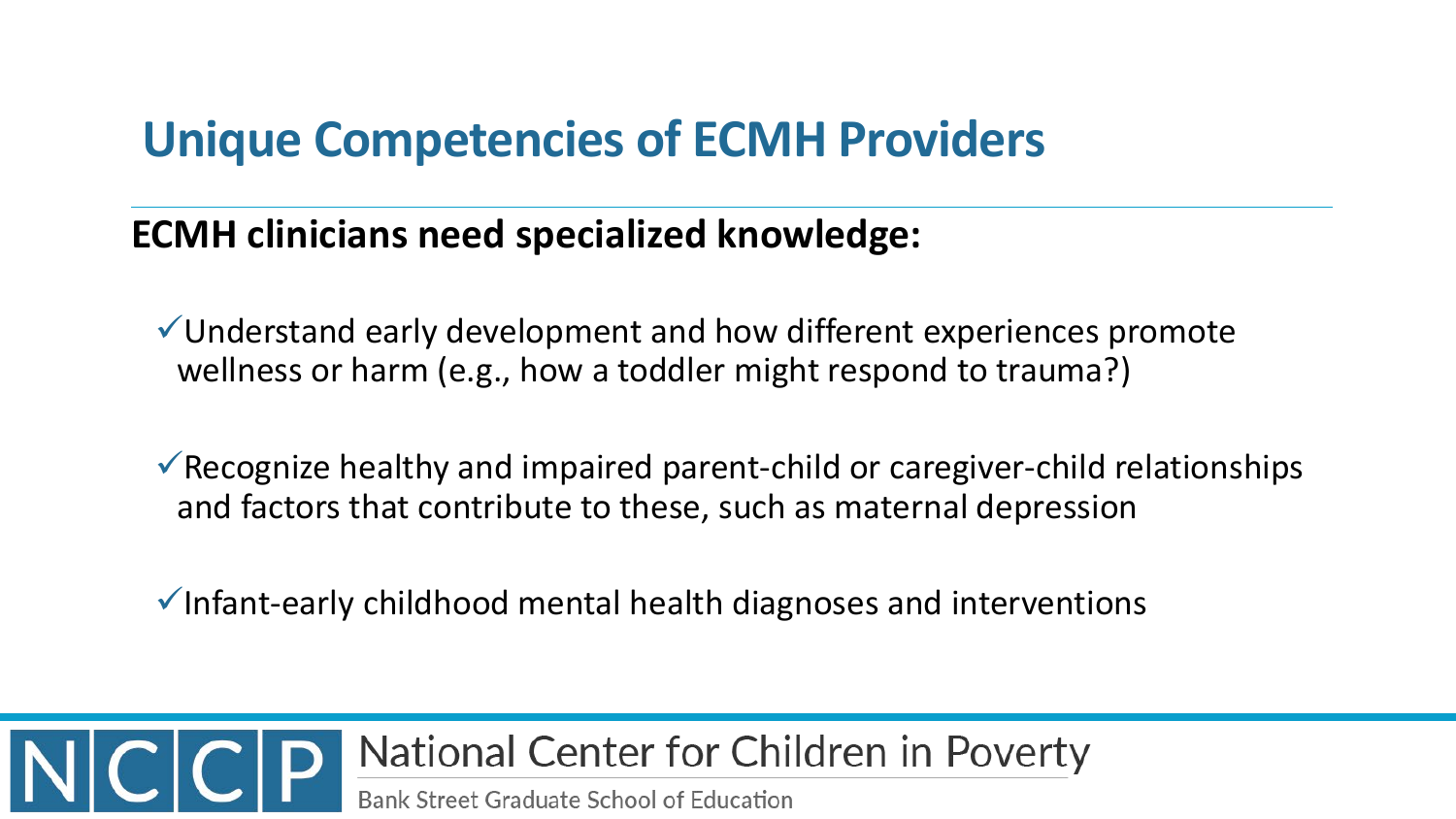

#### National Center for Children in Poverty  $NC|C|P$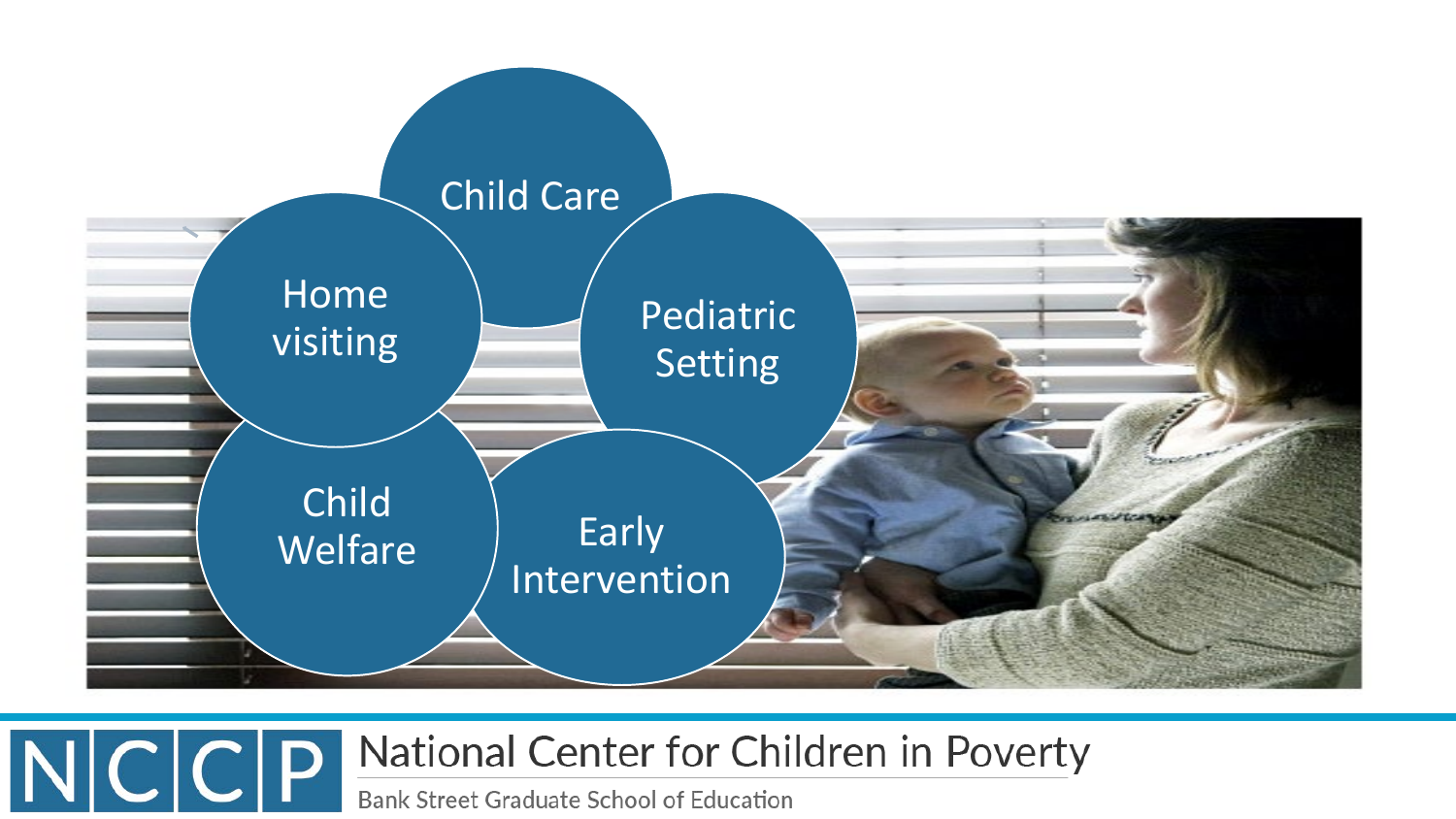### **Arkansas' state-funded training in two parent-child treatment models**

PCIT (Parent-Child Interaction Therapy) and CPP (Child-Parent [Psychotherapy\)https://aces.nmsu.edu/centerofinnovation/programs-and-](https://aces.nmsu.edu/centerofinnovation/programs-and-trainings.html)<br>trainings.html

- State Department of Human Services Workgroup developed an approval process for clinicians providing services for children ages 0-47 months under Medicaid (2018)
	- Clinicians complete training in the **DC:0-5** (Diagnostic System for IECMH/Developmental Disorders)
	- Complete (or be participating in) training for an evidence-based dyadic treatment<br>model
	- **Approved clinicians receive a 10% higher Medicaid reimbursement rate**

### National Center for Children in Poverty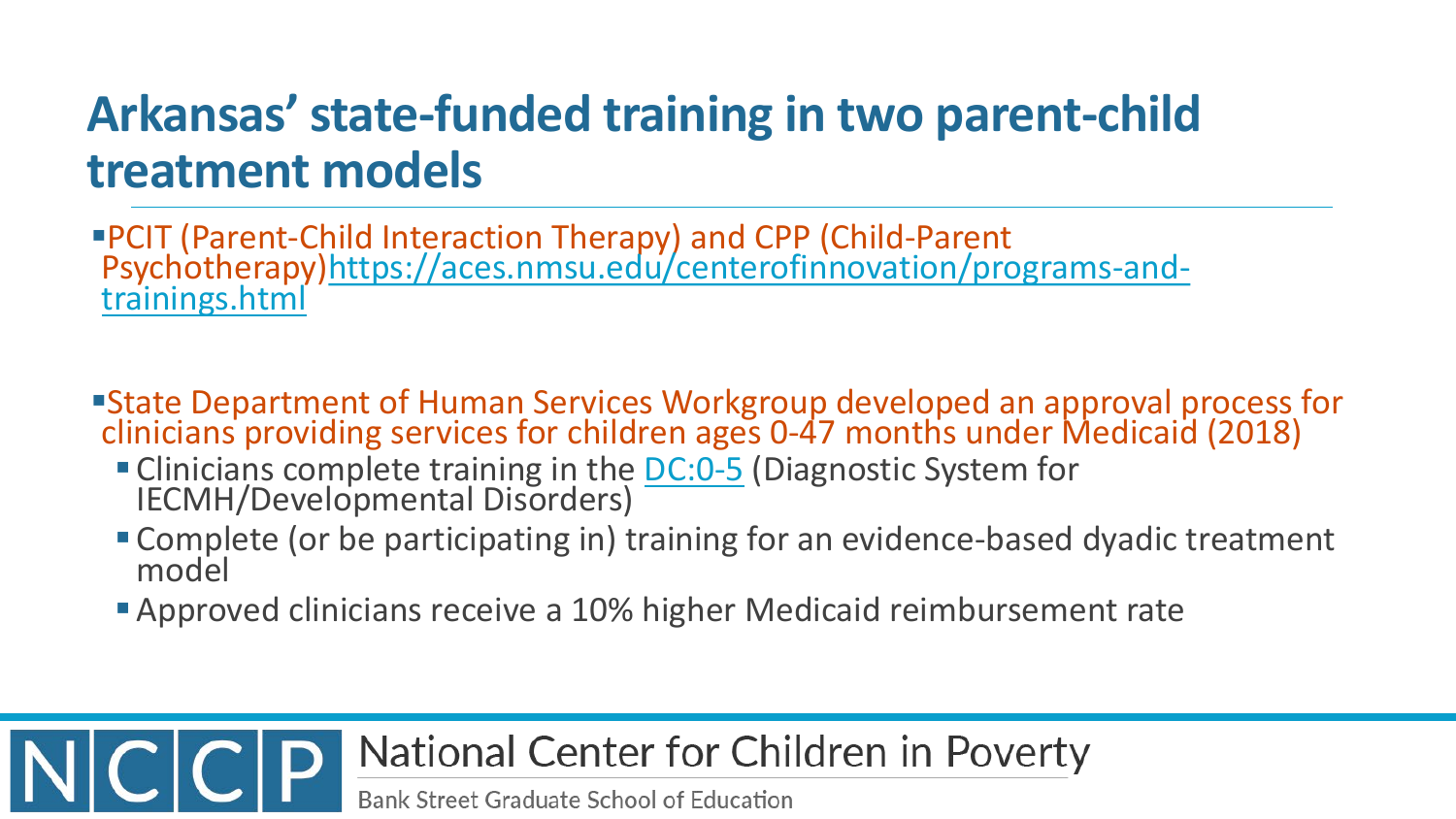

# **AR training cont.**

Recruited trainees in underserved parts of state

- **Figuer 1** Free training offered by the Arkansas Building Effective Services for Trauma (ARBEST), a state-funded center at the University of Arkansas for Medical Sciences (UAMS); partnered with national trainers to help ARBEST clinicians become certified trainers
- Network of over 190 clinicians can serve child welfare-involved families and other families in community-based mental health clinics

#### National Center for Children in Poverty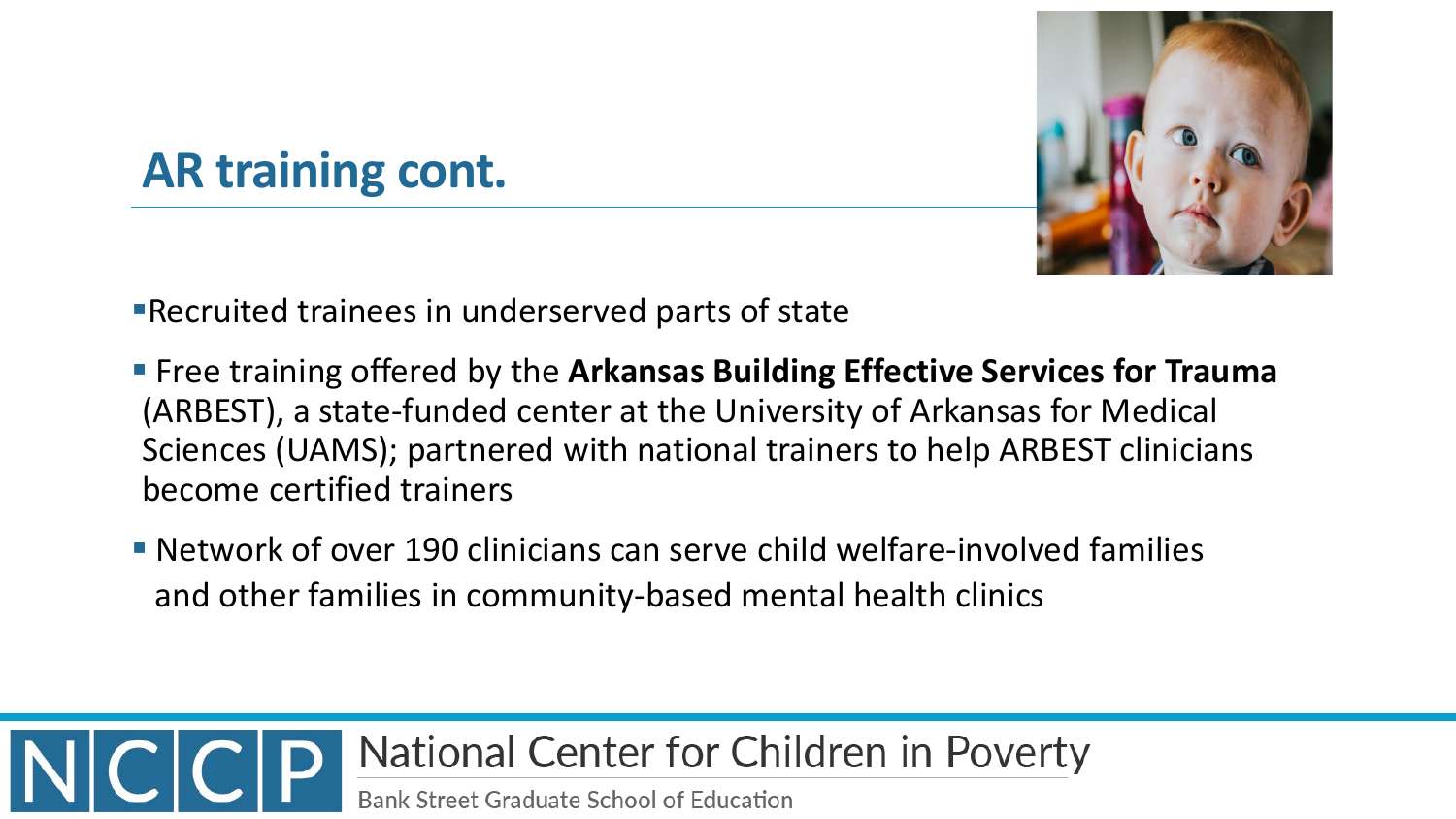### **Colorado's Right from the Start: IECMH cross-systems workforce development**

- **[Right Start for Colorado \(RSCO\)](https://mhcd.org/right-start-colorado/)** 5-year SAMHSA-funded initiative building IECMH workforce capacity statewide -- mental health clinicians and allied professionals across systems
- Began with [a needs assessment](https://mhcd.org/wp-content/uploads/2020/05/Infant-and-Early-Childhood-Needs-Assessment.pdf)
- Free/low cost training in DC:0-5, CPP dyadic treatment, and Circle of Security Parenting Program (COS-P)
- Participants in COS-P included clinicians, home visitors, public health nurses and ECE providers
- **Maternal Mental Health Certificate Training**

#### National Center for Children in Poverty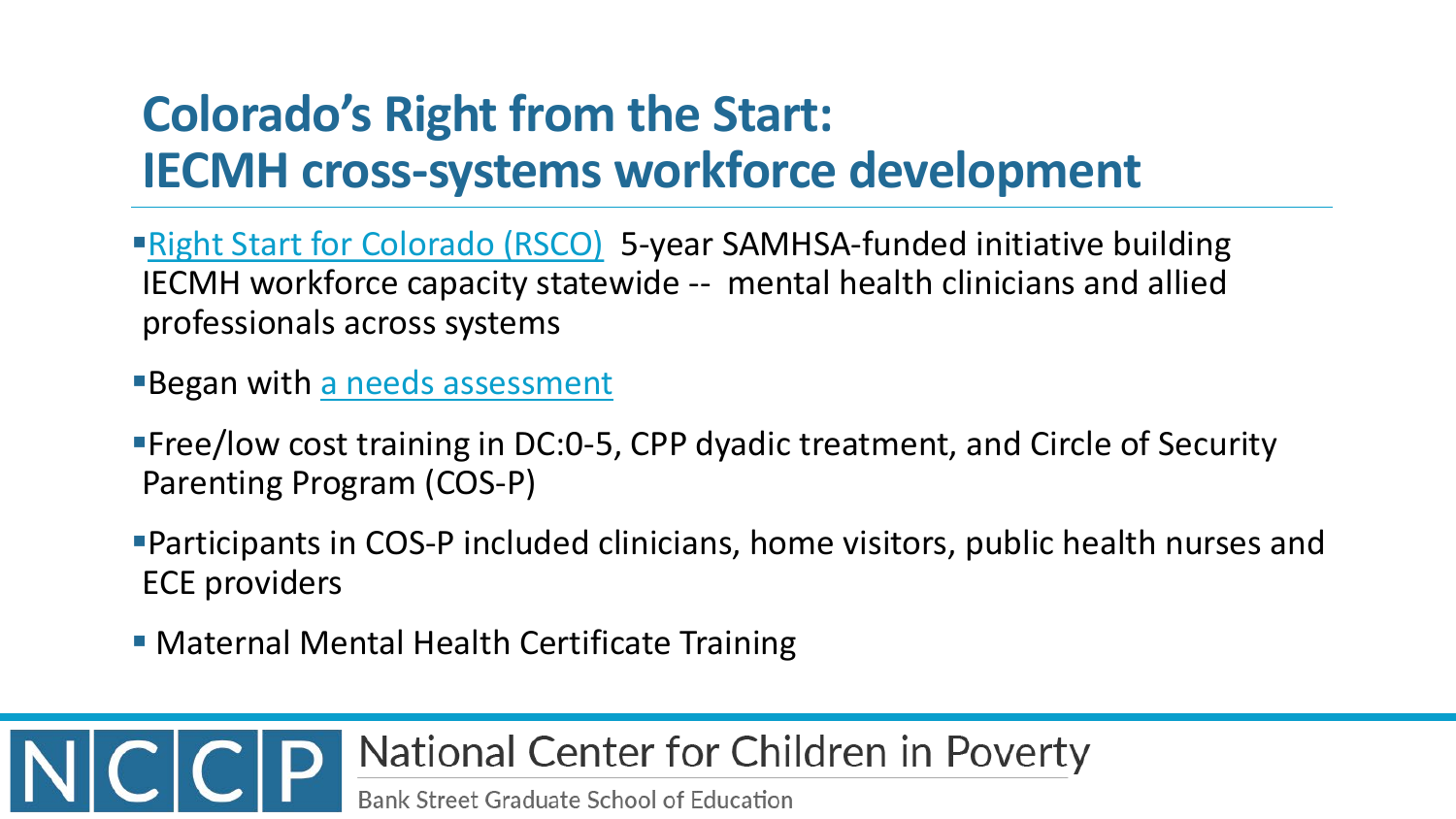# **Washington Best Starts for Kids Workforce Development**

King County levy supported initiative that funds CBOs, school districts, and tribes: wide range of services for 0-5 children/families (Home-visiting, parenting programs)

Integrate supports for IECMH into all programs with IECMH consultation

Few IECMH consultants matched race/culture of families/providers: Offered Diversity, Inclusion, Equity training to cadre of white **IECMHCs** 

Past year, recruited BIPOC leaders for yearlong IECMH community of learning (service providers, supervisors, other CBO staff)

Several participants can now offer consultation – growing own workforce

National Center for Children in Poverty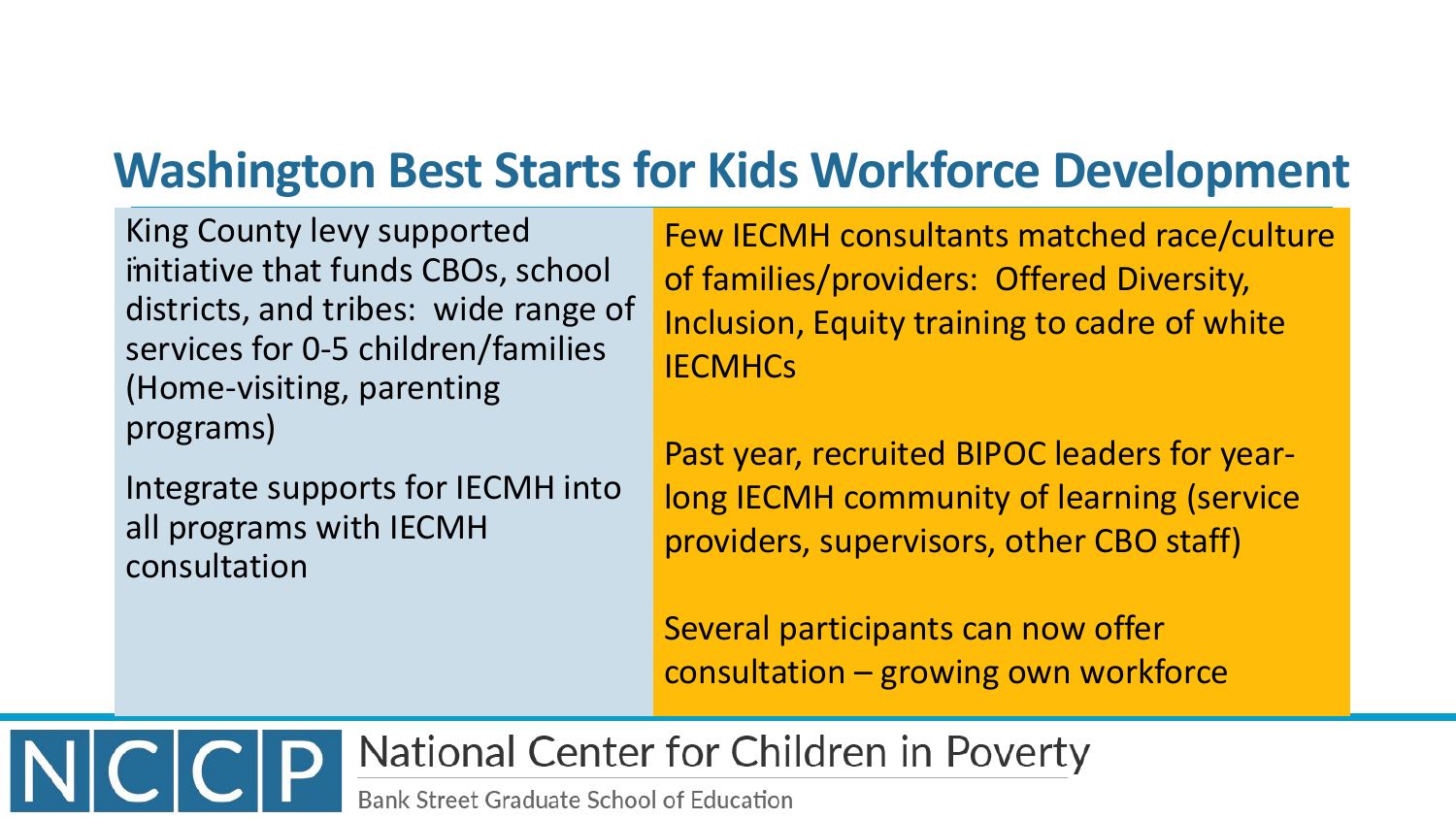#### **Options to Consider**

Sustained efforts to build **a diverse IECMH workforce** with incentives (higher rates, loan forgiveness), learning communities, and mentorship

Use of **ARPA funding for ECMH training** (train the trainer): See Supporting Mental [Health Policies and Practices through the American Rescue Plan](https://www.clasp.org/sites/default/files/publications/2021/09/Updated_2021_Supporting%20Mental%20Health%20Policies%2C%20Practices%20through%20ARP.pdf) (CLASP, Sept. 2021)

Investment in **training ECMH across the promotion, prevention, intervention spectrum**: ECMH consultation, parenting interventions, dyadic treatment

### National Center for Children in Poverty